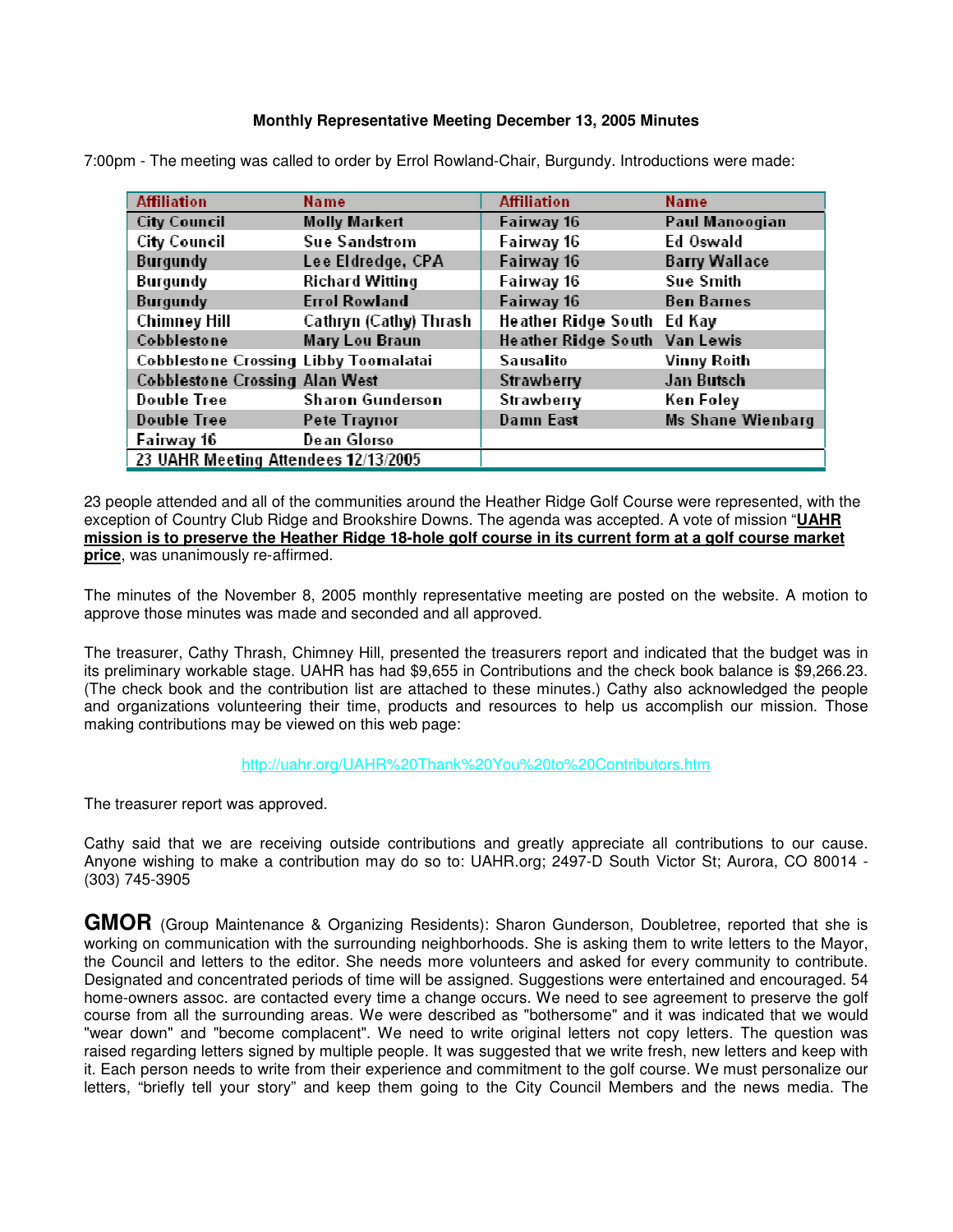neighborhood interest and website activity greatly increases when there are articles published. We residents need to keep writing and get them published.

Arapahoe County Commissioner Chair, Lynn Myers, joined other elected officials Aurora City Council members, Molly Markert, Bob FitzGerald, Renie Peterson, Deborah Wallace and Steve Hogan in supporting the UAHR.org efforts to preserve the 18-hole Heather Ridge golf course and the formation of the Special District. The UAHR.org appreciates the support of these elected officials. Molly Markert has been invaluable from day one, offering guidance with our organization.

GCAAG (Golf Course Acquisition Action Group): Ed Oswald, Fairway 16, spoke regarding a Referendum vs. Initiative action suggested at the November 8 meeting by Dick Bennett, Fairway 16. He stated that he and Lee Eldredge, Burgundy, spoke with the City Clerk - Deb Johnson. Ms. Johnson said the instrument appropriate for our cause would be an Initiative rather than a Referendum. The Initiative is given to her and then the city writes it in "legal lingo".

The Initiative we would present would be a statement such as:

"The citizens of Aurora want to maintain the 18-hole Heather Ridge Golf Course in its present form as a perpetual golf course."

It then goes to the City Council and if they vote to approve it, it is done. If they do not vote it in, then we must get 6,500 signatures to get the Initiative on the ballot. What happens if the Aurora City Council decides to keep it open and someone else wants to reverse the decision? Then, they must go through the same process to reverse the decision. Registered voters can sign the petition and then we can get it on the ballot. We do not want to "piggy-back" with the special election in May as it is to raise taxes for mental health issues. We will talk about fund raising next meeting as the speaker had family commitments.

Vinnie Roith – Vice Chair, Sausalito, spoke regarding the continuing formation of our SD (Special District). We had a meeting with our SD attorney Gary White which ended late this afternoon. It is not easy to determine a budget for forming the SD because of the difficulty in negotiating an acquisition amount. We asked the attorney his advice on how to proceed in the meeting this afternoon. Together we decided to proceed with the following activities & budget:

- First, Gary White has offered his attorney fees pro-bono (free to UAHR.org). This will save the single most significant expenditure in the formation of the SD. Hard, out of pocket, expense costs however will be incurred.
- The first step in formation of the SD is to determine the boundaries, then provide the city of Aurora a SERVICE PLAN by Jan.6th. This will require non-refundable filing fee of \$3,500.00.
- Because of the continuing threat of development, Gary suggested we approach a respected LAND USE attorney to obtain a re-zoning opinion. David Clinger, original planning consultant to EDI (the 1970s Developer of Heather Gardens & the Heather Ridge community -- see minutes of October 11) also advised the UAHR.org to do the same. We are unsure of this cost. We are budgeting \$5,000- for this opinion.
- Until we are able to negotiate the golf course acquisition amount, this is the extent of the moneys we will commit. We anticipate this will cover us through the mid March time frame.

Once an acquisition amount is agreed upon, other costs will be incurred to bring the SD to an election. Gary White, who has formed and administered over 100 SD in Colorado, suggests the out of pocket expenses should be budgeted from \$15 to \$20 dollars per voter (including the \$3,500 SERVICE PLAN filing (included above). The cost for this whole thing will be about \$55 – \$60,000. One thing the attorney said we could do is make the filing and if we are not ready for the May election, we could withdraw the offer and hold it for a later date. We do not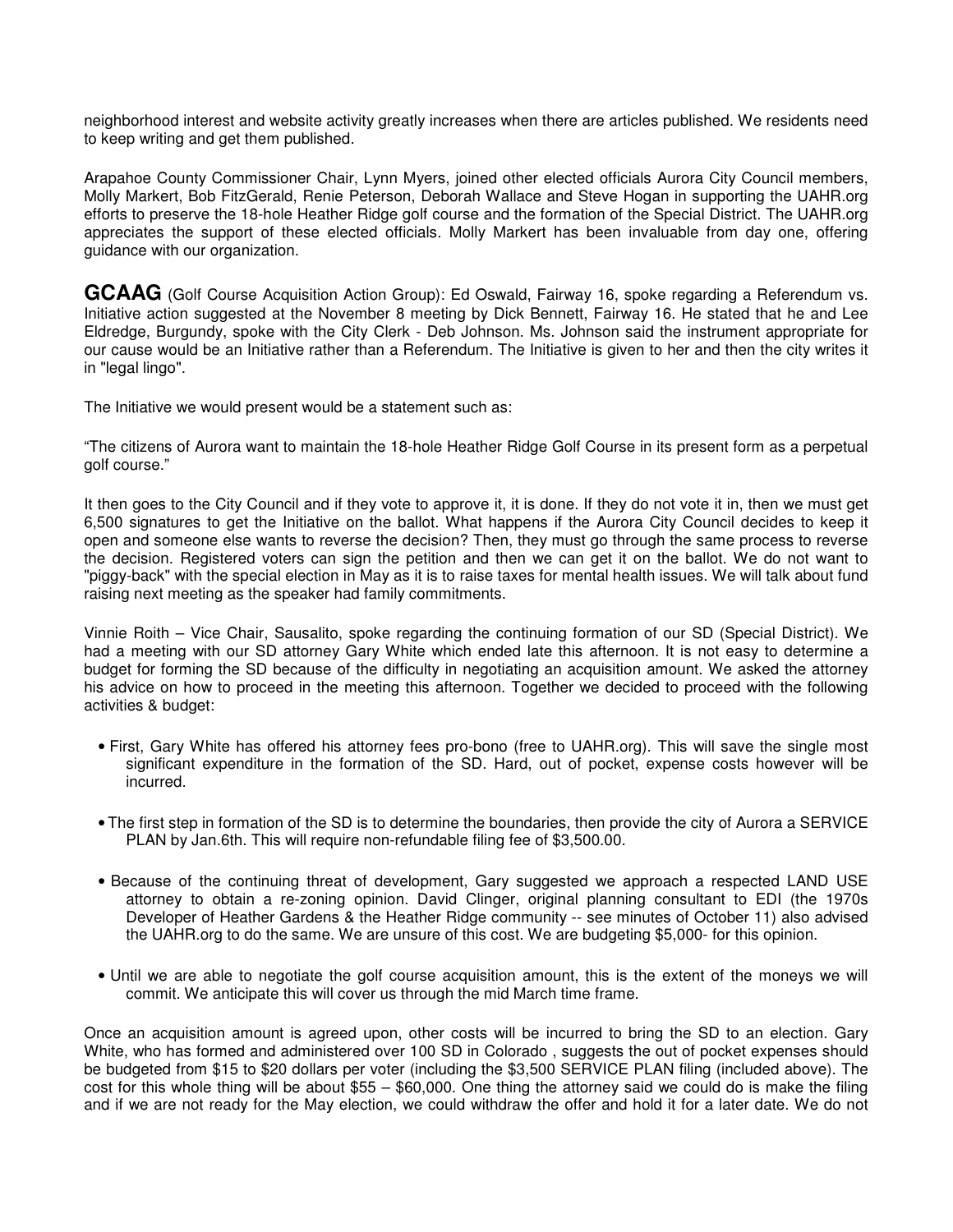have to re-file SERVICE PLAN and the \$3,500 fee would not have to be duplicated. We can do the election in November instead of May. We have to encourage the community to help find ways to come up with expense money. Although the financial commitment is not urgent until the March time frame we are seeking creative support from our community and any money available in grants etc. We are exploring that possibility. Any donations will be accepted. There are also possibilities that someone will want to buy the golf course and maintain it as a golf course. If someone buys it and wants to build, is that a re-zoning issue? It is and once again it was mentioned that the PUD papers are missing and not findable. The City Attorney stated this in a previous meeting.

In answer to a question regarding alternative funding asked by Libby Toomalatai, Cobblestone Crossing, Errol responded that resident Lynn Dolan , Cobblestone Crossing, had spent a great deal of time researching and making contacts with prospective alternative funding sources including: The City of Aurora Parks and Rec. Dept., GOCO - Colorado Lottery, Ducks Unlimited, Public Land Trust and other sources. Because of a change in her personal schedule this fall, Lynn was unable to continue to work on this project. The UAHR.org is seeking a volunteer to pass the baton from Lynn to continue lead the efforts in this area.

The golf course value can be looked at as:

- 90 acres of land that can be developed or
- 90 acres of golf course land.

Here lies the divergence of agreement in the acquisition amount for the UAHR.org. There is a wide discrepancy between these valuations. Mira Vista, the old Lowry Golf course that is 5 miles closer to downtown Denver, recently closed for \$2 million. See Denver Business Journal Oct 14-20-2005 Page A10. That is less than \$6,000 per acre. One developer offered to buy the golf course and sell it back to the UAHR.org for \$8 million. That amount is around \$88,000 per acre which is unrealistic as golf course land.

**IDAG** (Influencing Development Action Group): Vinny Roith continued. At the moment we know of no offers for the golf course.

Again at the advice of David Clinger and Gary White, we need to meet with a well known and respected LAND USE attorney to find out whether this land can be developed. We need an answer and can then go to the owner regarding the opinion of an expert and then can negotiate a deal with the present owner. We are asking David and Gary for their guidance in selecting this LAND USE attorney.

Recent meetings with developers have taken the approach that the UAHR.org, in forming the Special District, would support working with a developer who would build a multi-story – multi-services structure on the ground the clubhouse now resides. The UAHR.org is open to any option that is consistent with the mission: to preserve the 18-hole Heather Ridge golf course in its present form.

In a discussion about the environmental concerns, it was determined that the environmental issues should be tabled for now. A meeting last week with a pro-bono environmental engineering firm, Jack Eggleston, Fairway 16 & principal of ERO Resources Corp.; Andy Cole, environmental engineer; Nathan Mease, pro-bono attorney; and Errol Rowland, Burgundy, suggested the environmental argument is not applicable at this time. When we asked about the water area at hole-15, we were told that only active nests (those currently physically occupied) can prevent development. Nathan Mease has agreed to continue to help us as a pro-bono attorney. New areas to be looked at include the Aurora Parks & Recreation Master Plan (parks and green space required per person) and Aurora 's City Comprehensive Plan (population growth, infrastructure requirements and how the Parks & Rec. plan is included). We need volunteers to go to City Hall to find these documents and plans.

Old business - Dave Pearly - a member of the golf course is interested in seeing the golf course preserved. We need push, enthusiasm, and not to wear down. History states that "people get tired of the fight". Check the Web site please!!!